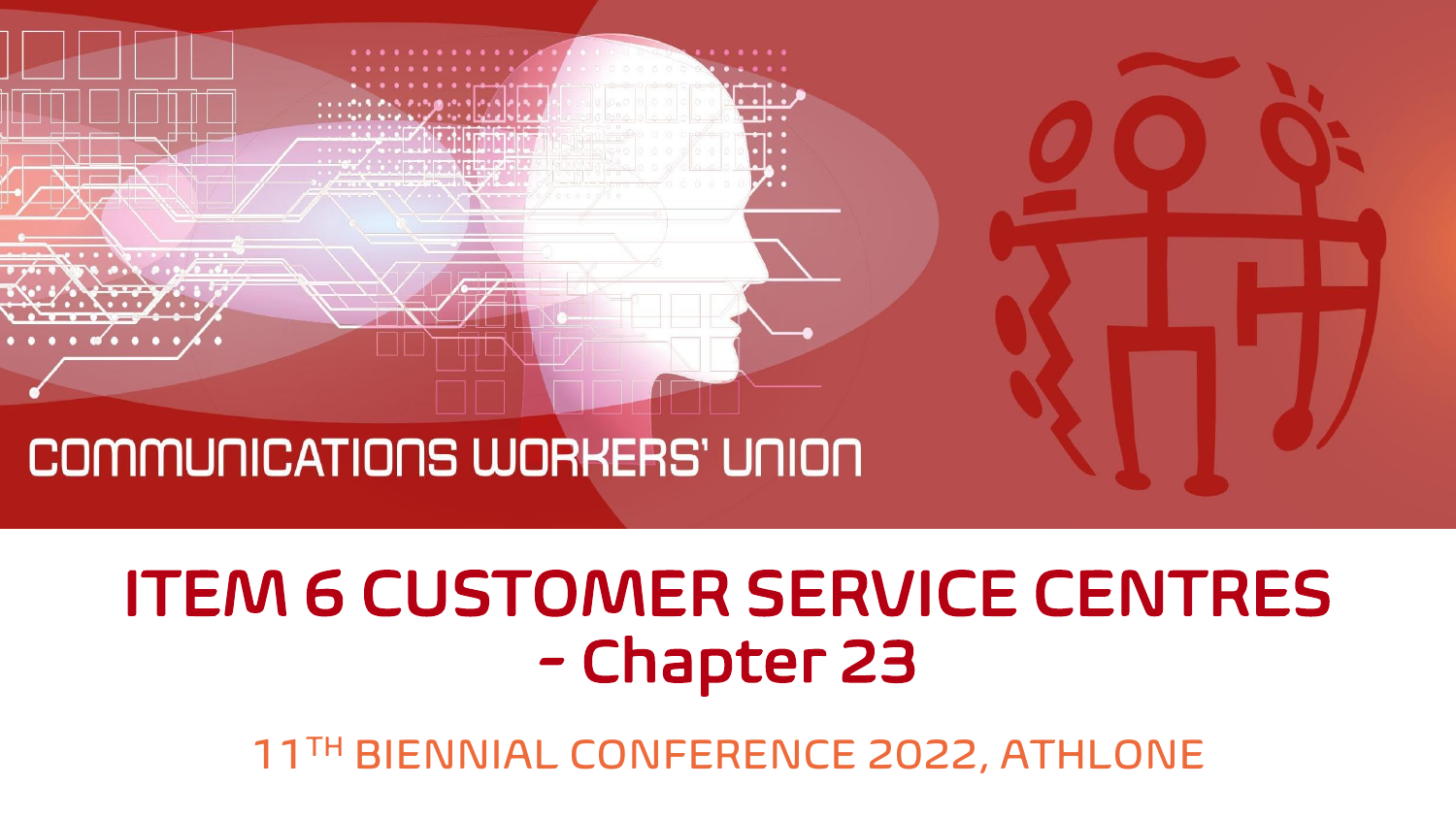#### eir Customer Service Centres

Rationalisation in Cork and Limerick complete

New site in Sligo: recruitment drive – hundreds of new members

Negotiations on pay are ongoing

**Base pay for new entrant - €20,000**



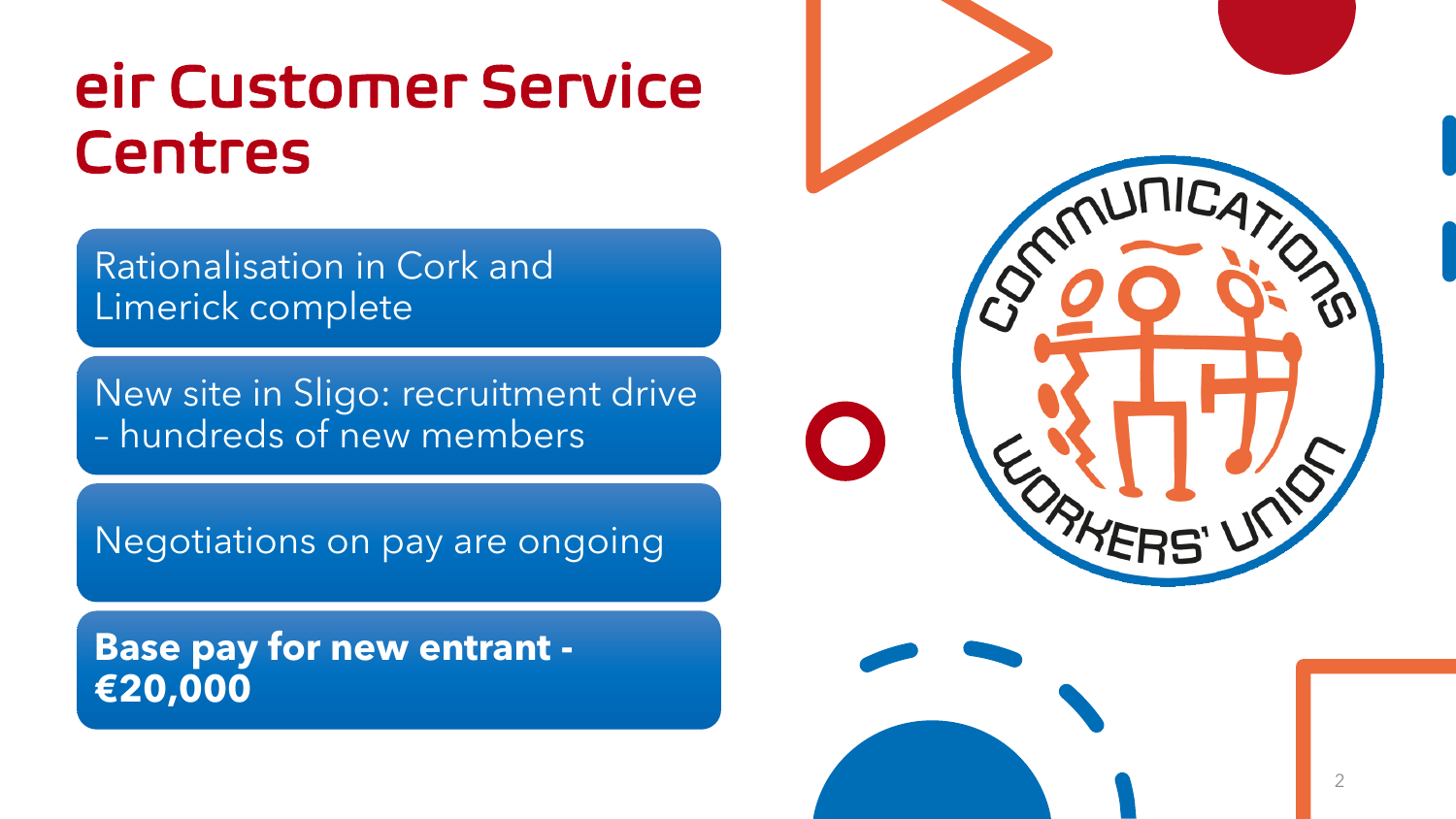

# 2020 Pay Agreement

- Agents and Team Leaders
- 1-year pay deal: 2.7% (including variable pay)
- Inclusion in *New Ways of Working* strategy
- Extension of overall Collective Bargaining on pay to staff in the **Centres**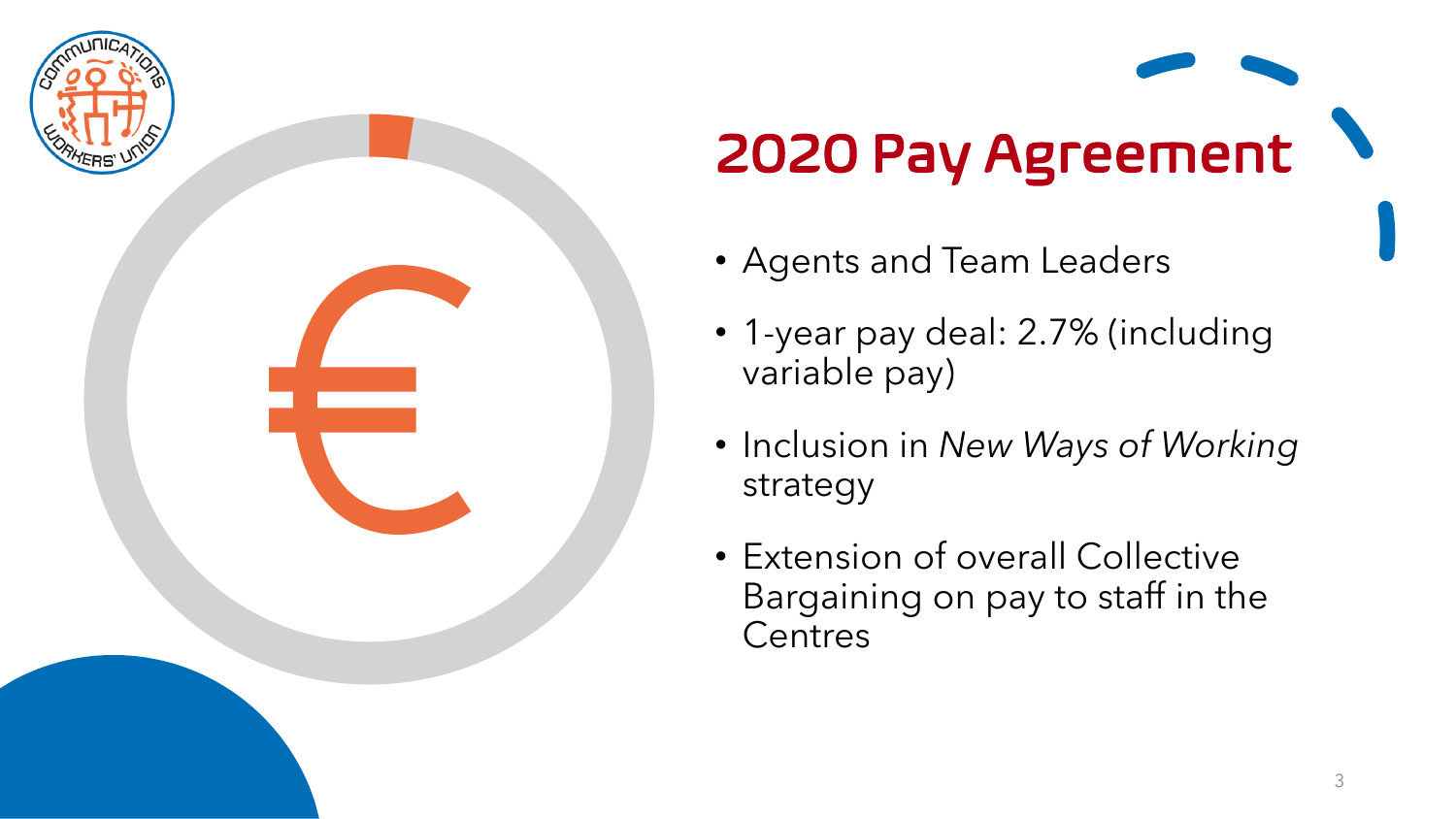

# 2021 Pay Agreement

- Introduction of pay scale for Senior Agents
- New base pay for new Agents €22,000
- Increased base pay for Agents, Senior Agents and Team Leaders (10-17%)
- Reduction in KPIs from 5 to 3
- Introduction of "Attendance Payment" for Agents - €1,700
- Introduction of a "Loyalty Bonus" €500-€500- €1,000
- All agents now above Living Wage

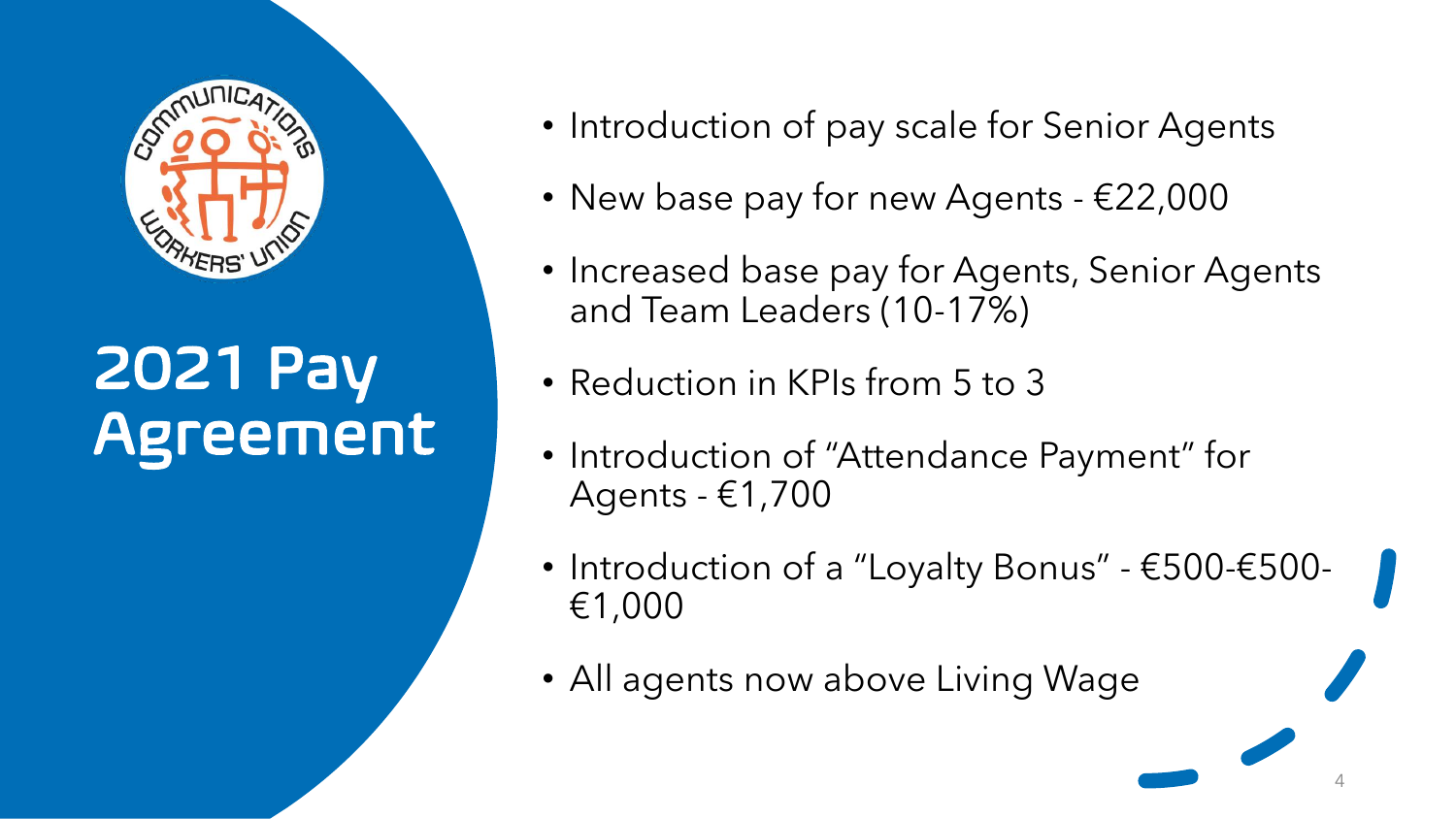# 2022 Pay Agreement

- Agents and Senior Agents
- Consolidation of €1,700 Attendance Payment into base pay
- Bonus calculated off higher base
- Restructure of bonus from 3 KPIs to 2
- Reduction in targets to achieve Bonus
- Softening of threshold for absences to achieve Bonus



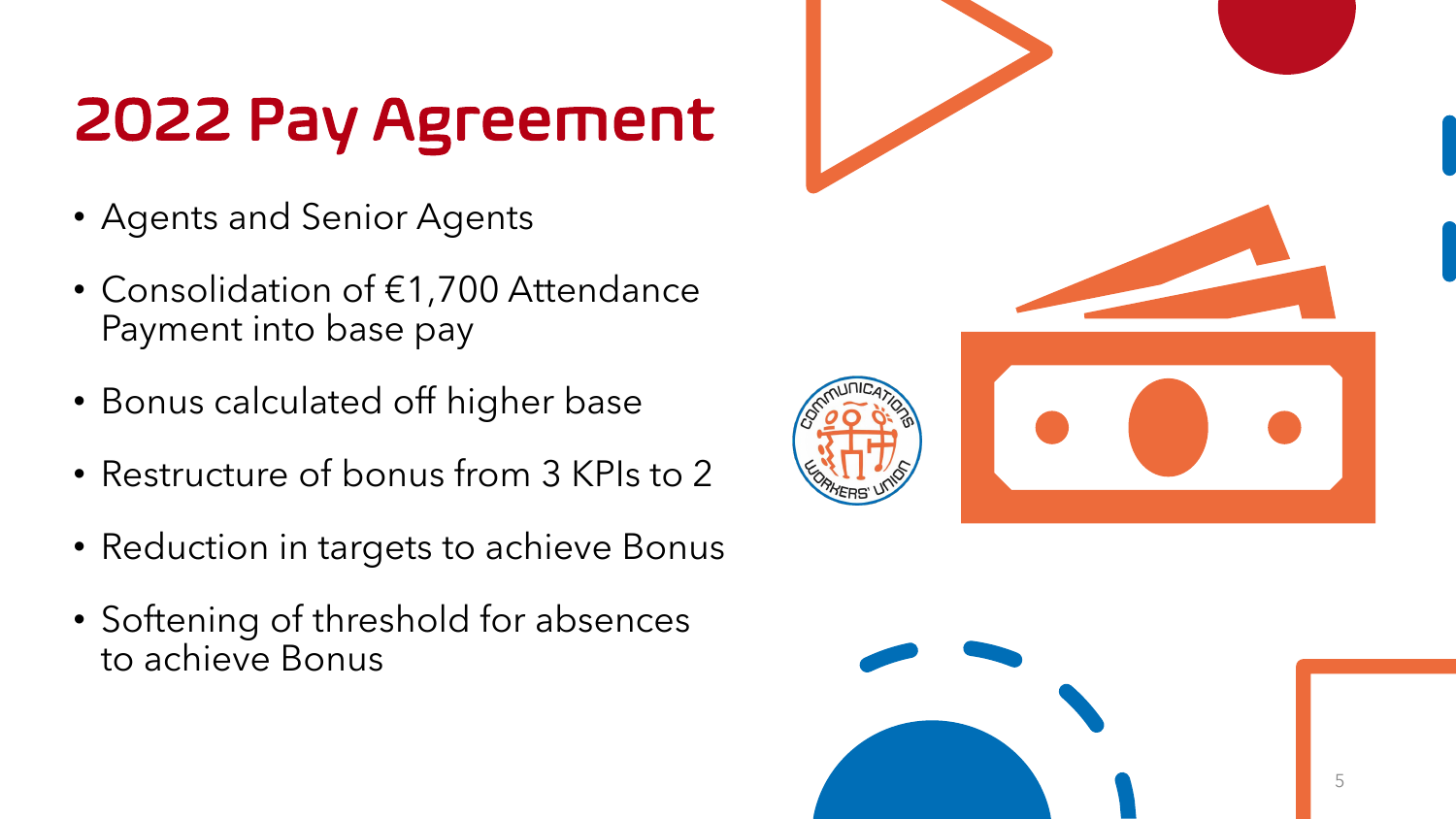

**From 2020 to 2022:**

New Agent base pay has moved from €20,000 to €23,700

Improvements in bonus structures – OTE after pay deal 2022 is €28,173

Senior Agents: introduction of pay scale and pay increases - from Agent base pay to OTE is  $\epsilon$ 29,555

Team Leaders: from base pay of  $\epsilon$ 28,000 to  $\epsilon$ 31,000 - OTE is €35,650

Opening of new Customer Operations site in Waterford